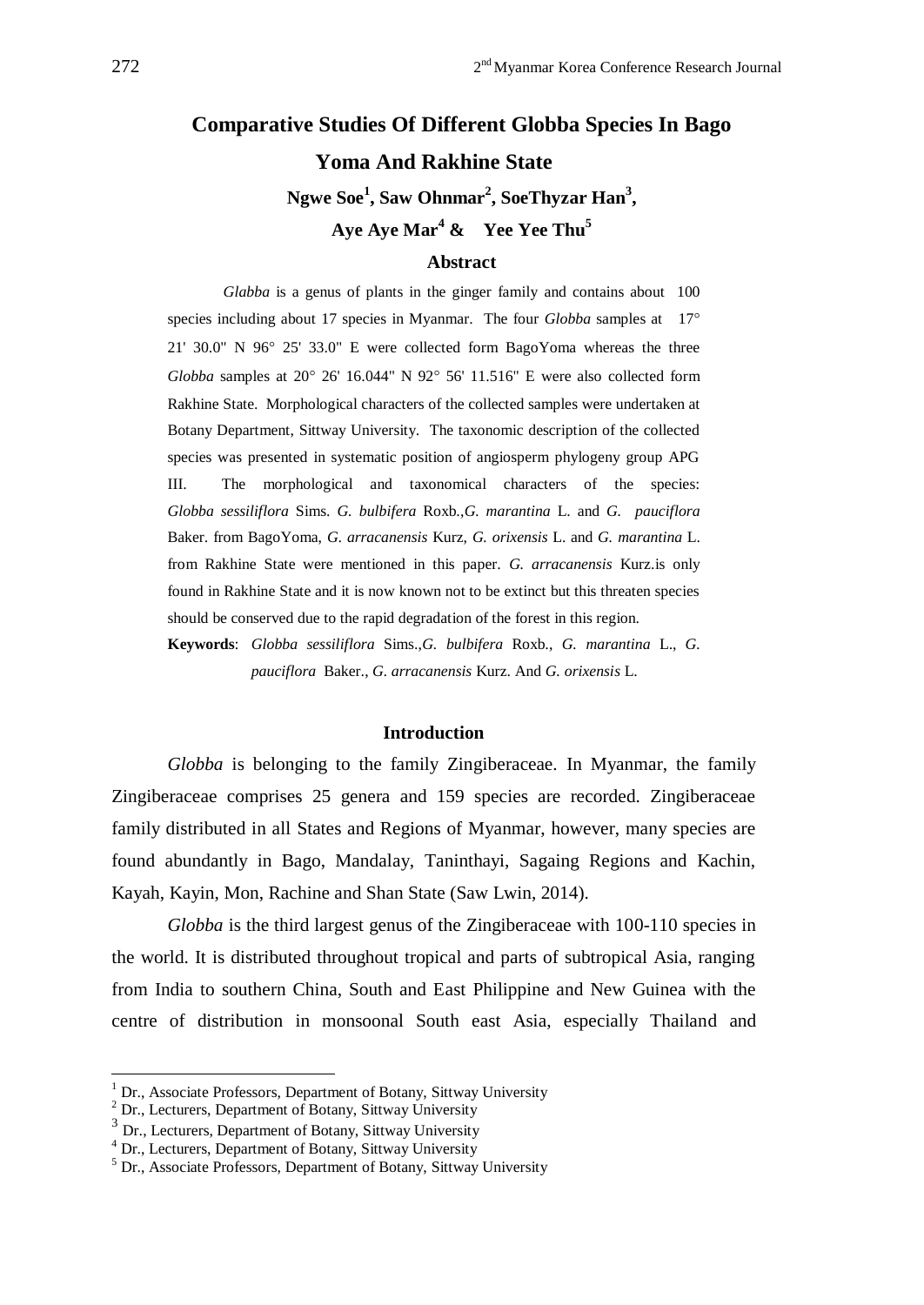Myanmar (Williams *et al*.,2004). Flowers of *Globba* are striking orange, yellow, purple or white, contrasting with the often green inflorescence bracts (Endress 1994, Takano and Okada 2003). They possess extraordinarily specialised morphology, even within the context of Zingiberaceae, in which there is invariably a single fertile stamen (the adaxial stamen) and two sterile inner androecial members are fused and petaloid, forming an abaxial labellum (Kirchoff 1988a, 1997, 1998; Endress 1994). In *Globba* the stamen is exserted well above the perianth whorl, and possesses a single large reflexed anther with several characteristic triangular appendages.

The aim and objectives of this study are to identify the morphological characters of the collected specimens of the family Zingiberaceae, to classify the taxonomic characters of the collected samples and to give the information for rare species of *Globba arracanensis* Kurz.

#### **Materials And Methods**

## **Collection and identification of plant samples**

The four *Globba* samples at 17° 21' 30.0" N 96° 25' 33.0" E were collected form BagoYoma whereas the three *Globba* samples at 20° 26' 16.044" N 92° 56' 11.516" E were also collected form Rakhine State.

Morphological study of the collected samples were undertaken with the help of available literatures of Hooker (1894), Hundley and Chit KoKo (1987), Baker (1968), John Kress W. *et al* and Ceylon Vol. IV (M.D. Dassanayake, 1983).

Each collected specimen of the species were photographed, pressed, dried and mounted on the herbarium sheet. The taxonomic description of the collected species was presented in systematic position of angiosperm phylogeny group APG III.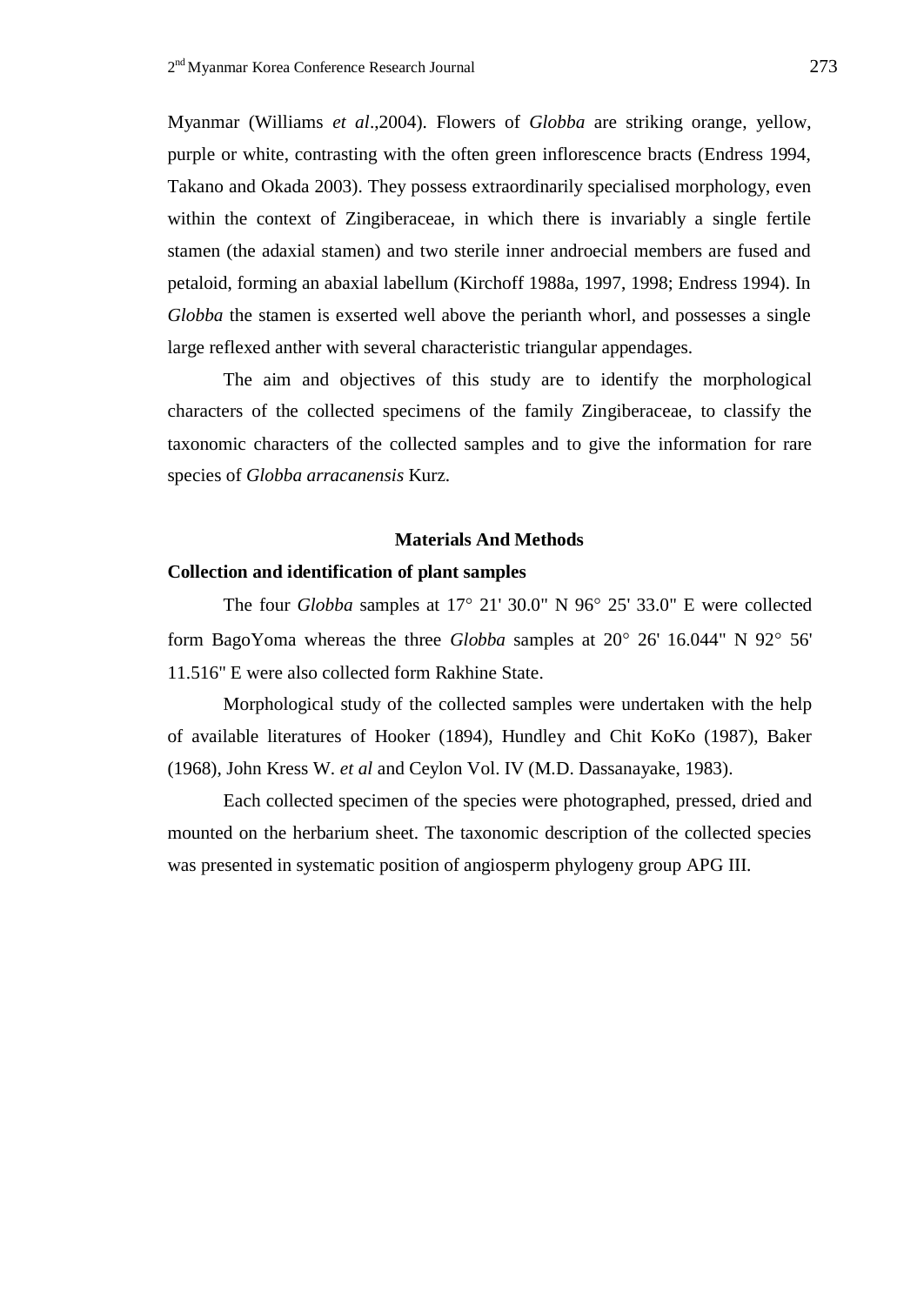

**Bago Yoma** Rakhine State

# **Figure (1) Maps of study areas**

**Results**

# **Collection of plant samples**

The three *Globba* species were collected from Rakhine State with the four *Globba* species were also collected from BagoYoma shown in Table (1).

|  |  |  |  |  | Table (1) Globba Species found in Rakhine State and BagoYoma |  |
|--|--|--|--|--|--------------------------------------------------------------|--|
|  |  |  |  |  |                                                              |  |

| No.            | <b>Scientific Name</b>    | <b>Distribution</b>        |
|----------------|---------------------------|----------------------------|
| 1.             | Globba arracanensis Kurz. | <b>Rakhine State</b>       |
| 2              | G. orixensis L.           | <b>Rakhine State</b>       |
| 3              | G. marantina L.           | Rakhine State and BagoYoma |
| $\overline{4}$ | G pauciflora Baker.       | <b>BagoYoma</b>            |
| 5              | G. sessiliflora Sims.     | <b>BagoYoma</b>            |
| 6              | G. bulbifera Roxb.        | <b>BagoYoma</b>            |

# *Globba arracanensis* **Kurz.**

## **Morphological Characters**

*Globba arracanensis* are deciduous, rhizomatous herbs. Leaves are green up to 5 cm wide and 26 cm long, elliptic, tapering to a thread- like tip. The inflorescence is terminal on the leafy shoots, up to 20cm long, peduncle curved. The flowers are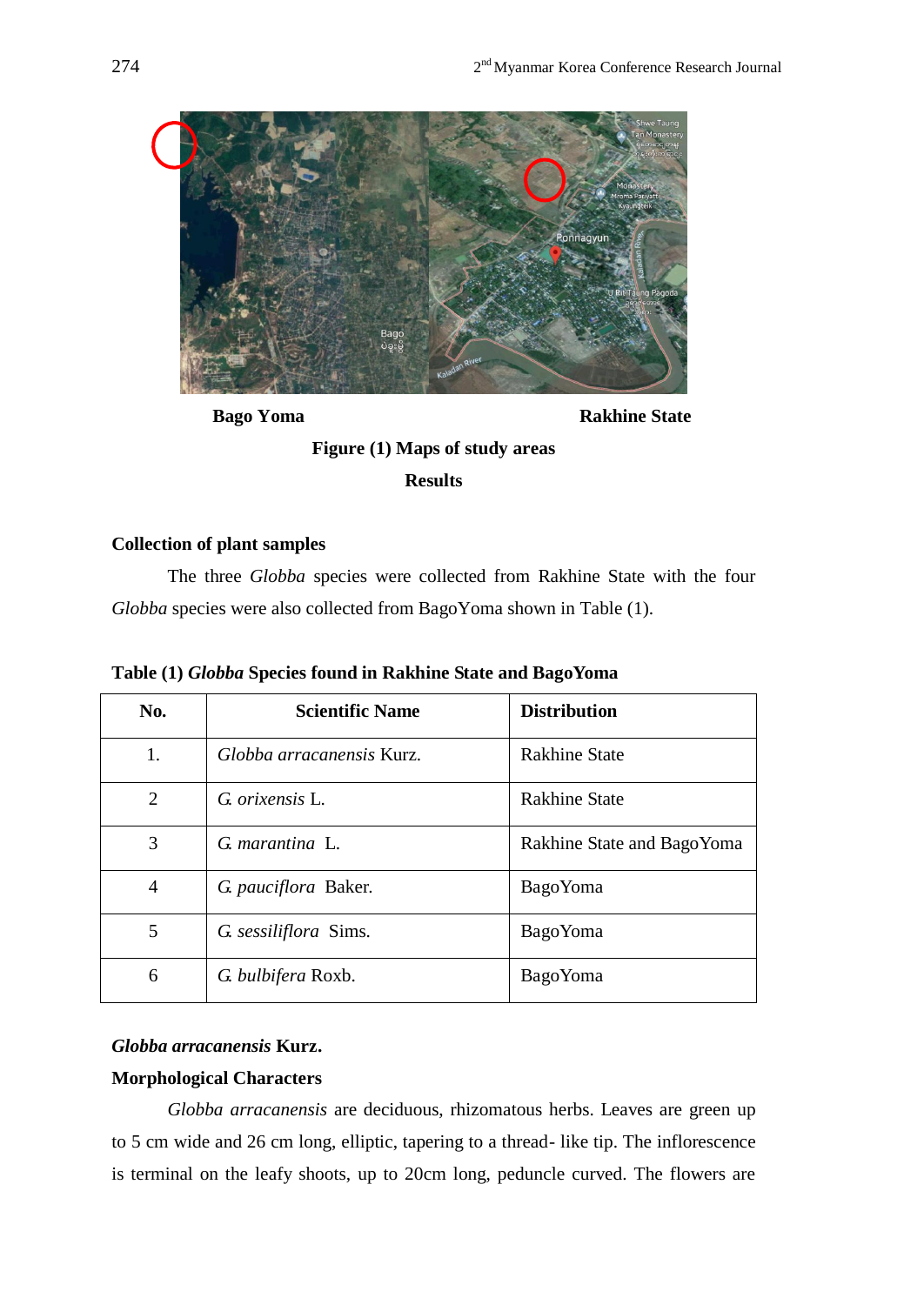lilac. Bracts are persistent, white- lilac. Bracteoles are persistent and light lilac. Calyx is lilac, tubular with three lobes. The petals are 3,white to light lilac, the corolla tube is white. Petals - like lateral staminodes of the flowers are white while the labellum is bifid, yellow and purple with yellow tips, one crossing over the other, the fertile stamen is one, the filament white, long, curved with infleed edges strongly curved in upper part, the style often becoming separated from it and forming a bow-string across the curvature and the anther light lilac with a darker almost purple tip. The pollen is white. The ovary is oblong, unilocular, parietal placentation. The style is filiform inserted within the grooved filament of the fertile stamen as seen in Figure (2).

Flowering and fruiting Time -June to November





**Habit Inflorescence Flower**



## **Figure (2) Morphology of** *Globba arracanensis* **Kurz.**

### *Globba orixensis* **L.**

### **Morphological Characters**

*Globba orixensis* L**.** is faintly aromatic herb, leafy shoot 30- 35 cm high. Leaves are simple, alternate, sub- sessile, cuneate at the base, ligulate. Inflorescence is terminal, erect. Flowers are yellow, bracteates, bracteolate. Calyx is 3 lobed, equal, glabrous, light green. Petals are 3, tube slender, lobe unequal, yellow. Lateral staminodes is linear, yellow. Labellum yellow, linear, tip bifid, connate to the filament in a slender tube above the staminodes. Fertile stamen is one, filament is long and slender, curved, anther is 2 celled. Ovary is unilocular, parietal placentation. Style is filiform, stigma exerted from the anther lobes as shown in Figure (3). Flowering and fruiting Time -June to November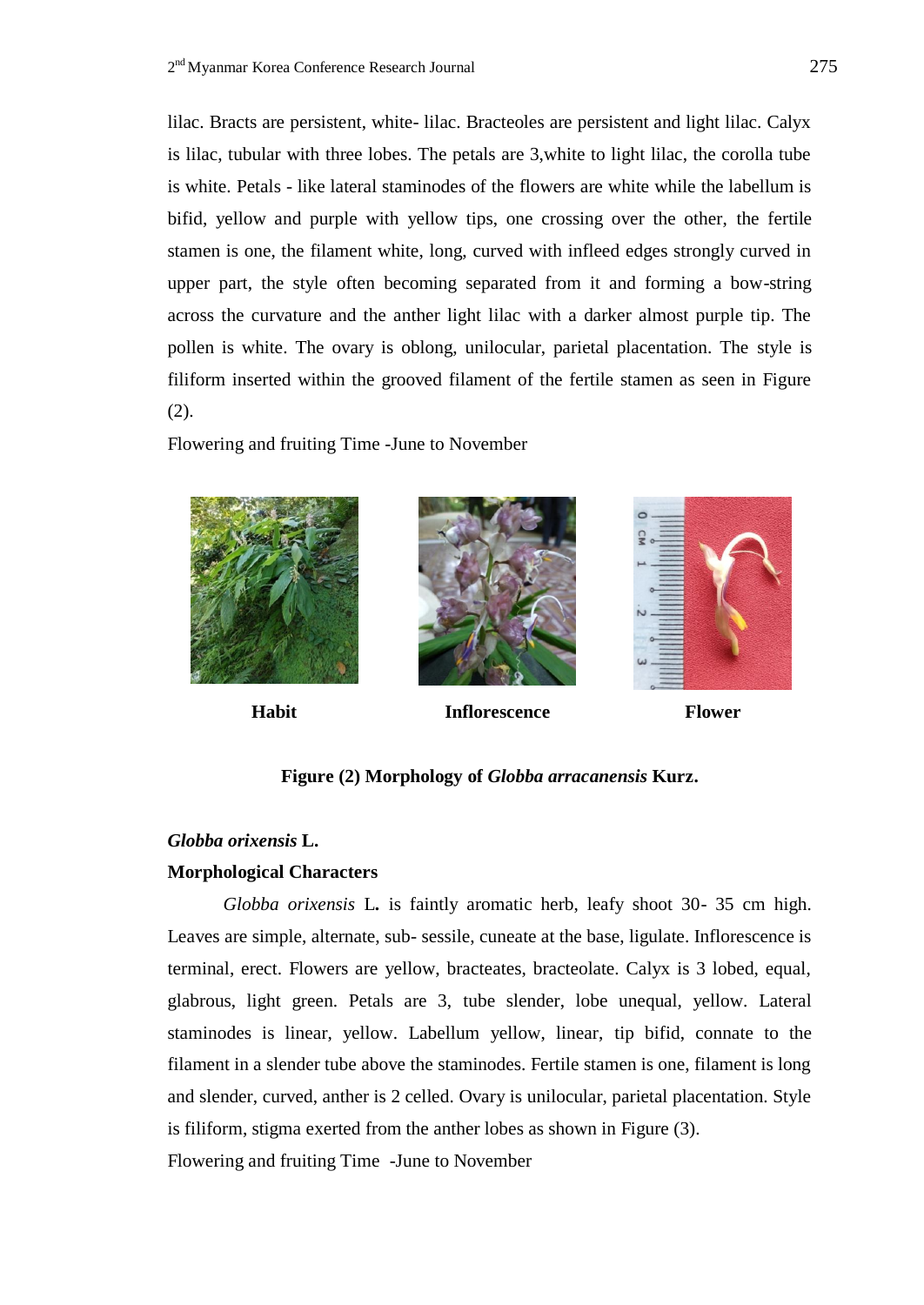

### **Figure (3) Morphology of** *Globba orixensis* **L***.*

# *Globba bulbifera* **Roxb.**

## **Morphological Characters**

Perennial herbs, leafy shoot about 55 cm in height. Rhizomes cylindrical to subglobose, pale yellow. Leaf sheaths pale green, pubescent; ligules small, membranous, sheathing ligules; petioles green, pubescent; leaf blades ovate lanceolate, the bases attenuate, the margins entire, undulate, the tips aristate, midrib distinct, the upper surfaces dark green and glabrous, the lower pale green and minutely puberulous. Inflorescences cincinnus with many flowered, terminal on a leafy stem, bulbletsglobose, white, tuberculate. Flowers bright yellow; bracts ovate, pale yellow, persistent, glabrous; bracteoles ovate, pale yellow, glabrous; calyx 3, campanulate, yellow; corolla tubes slender, exerted from the calyx, pubescent; corolla lobes ovate, concave, yellow, glabrous. The lateral staminodes lanceolate, curved, yellow, attached to the corolla tube at the same level as the corolla lobes; the labellum deeply bifid, yellow, connate to the filament in a slender tube above the staminodes, auriculate at the base, red spotted at base. Fertile stamen one, the filament curved, the anther bear two wing-like appendages on each side. Ovary ovate, unilocular, parietal placentation, many ovules in the locule, pubescent; styles filiform; inserted within the grooved filament of the fertile stamen, the stigmas funnel-shaped. Fruits capsule as shown in Figure (4).

Flowering and fruiting Time - June to November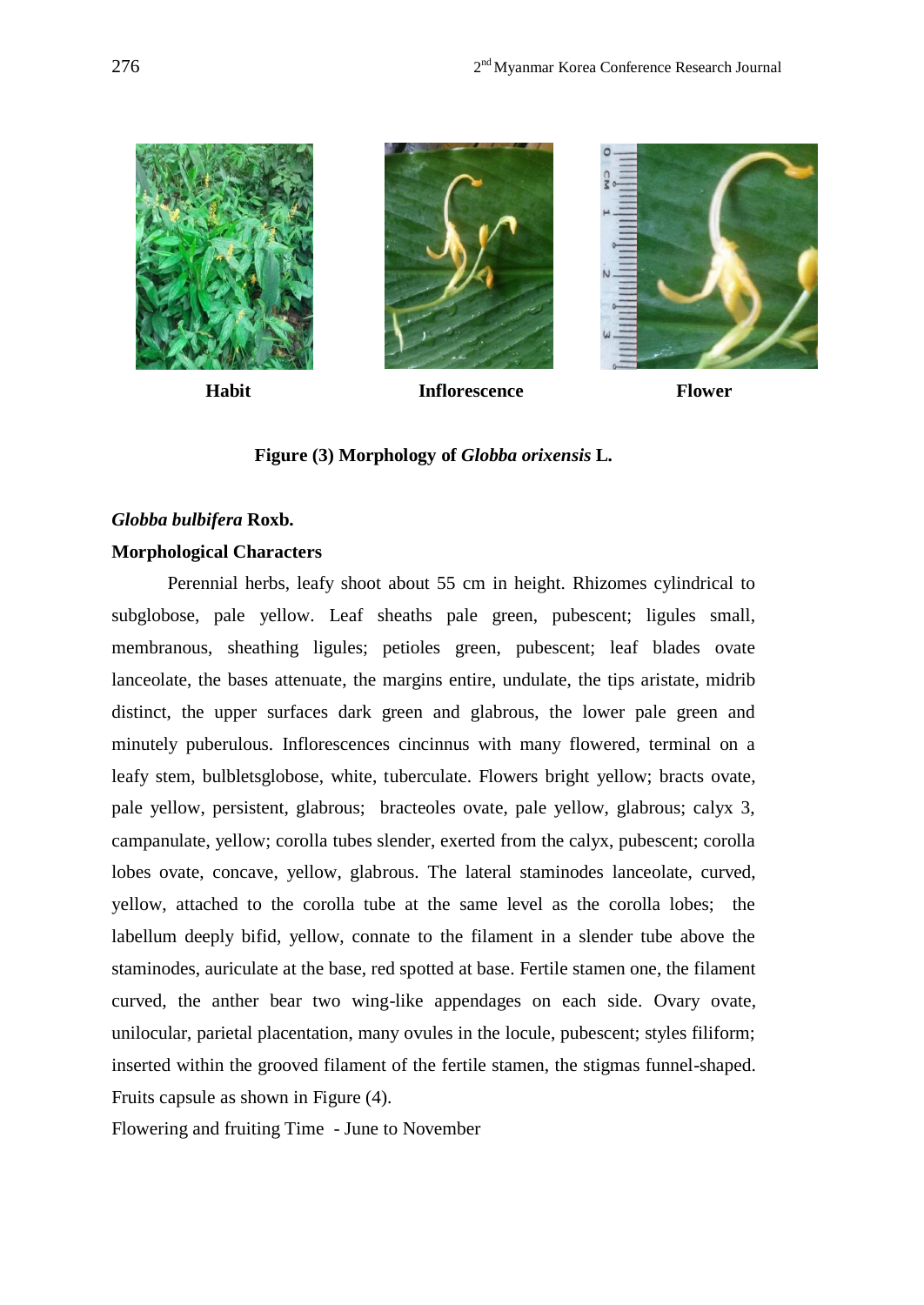

### **Figure (4) Morphology of** *Globba bulbifera* **Roxb.**

## *Globba marantina* **L.**

#### **Morphological Characters**

Perennial herbs, leafy shoot about 58 cm in height. Rhizomes cylindrical, pale yellow. Leaf sheaths whitish green to reddish purple at young, dark green at maturity, pubescent; ligules small, green, pubescent; petioles very short, green, glabrous; leaf blades oblong lanceolate, the base cuneate, the margins entire, undulate, hairy, the tips acuminate, upper surfaces glabrous and the lower pubescent. Inflorescences spike, terminal on the leafy stem; peduncles, glabrous. Flowers yellow, sessile; bracts ovate, concave, the tips acute, green; bulbils ovoid; calyx 3, dentate, tubular, pale green; corolla tubes pale yellow, pubescent; corolla lobes boat-shaped, yellow, glabrous. The lateral staminodes oblong, yellow, curved; the labellum yellow, deeply bifid, obovate-oblong, connate to the filament in a slender tube above the staminodes. Fertile stamen one, the filament curved, the anther bears two wing-like appendages on each side. Ovary ovate, unilocular, parietal placentation, many ovules in the locule, glabrous; the styles filiform; inserted within the grooved filament of the fertile stamen, the stigmas funnel-shaped. Fruits capsule, ellipsoid as shown in Figure (5). Flowering and fruiting Time -June to November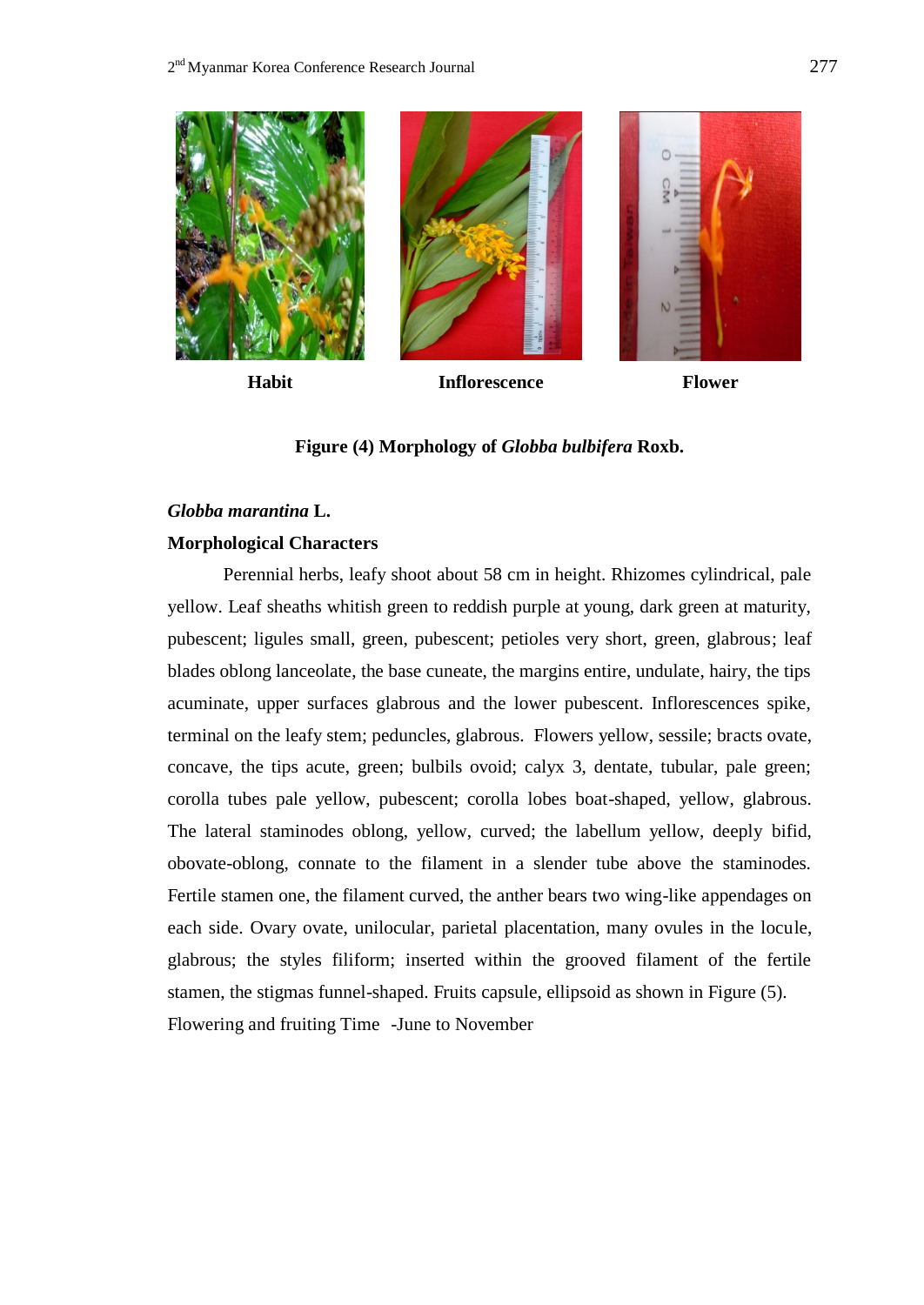

### **Figure (5) Morphology of** *Globba marantina* **L.**

## *Globba pauciflora* **Baker.**

## **Morphological Characters**

Perennial herbs, leafy shoot about 30-40 cm in height. Rhizomes cylindrical, pale yellow. Leaf sheaths green, glabrous; ligules small, green, membranous, glabrous, leaf blades elliptic, the bases rounded, the margins entire, undulate, the tips aristate, both surfaces glabrous. Inflorescences raceme, terminal on the leafy shoot; peduncles green, glabrous. Flowers bright yellow; bracts ovate-lanceolate, green, glabrous; bracteoles lanceolate, green, glabrous; pedicles green, very short; bulbils absent, white; calyx 3, campanulate, pale green, glabrous; corolla tubes pale yellow, pubescent; corolla lobes ovate, concave, yellow, glabrous. The lateral staminodes lanceolate, curved, yellow; the labellum deeply bifid, yellow, connate to the filament in a slender tube above the staminodes, auriculate at the base, red spotted at base. Fertile stamen one, the filament curved, the anthers bear two wing-like appendages on each side. Ovary ovate, unilocular, parietal placentation, many ovules in the locule, pubescent; styles filiform; inserted within the grooved filament of the fertile stamen, the stigmas funnel-shaped. Fruits oblong, green, smooth as shown in Figure (6). Flowering and fruiting Time -June to November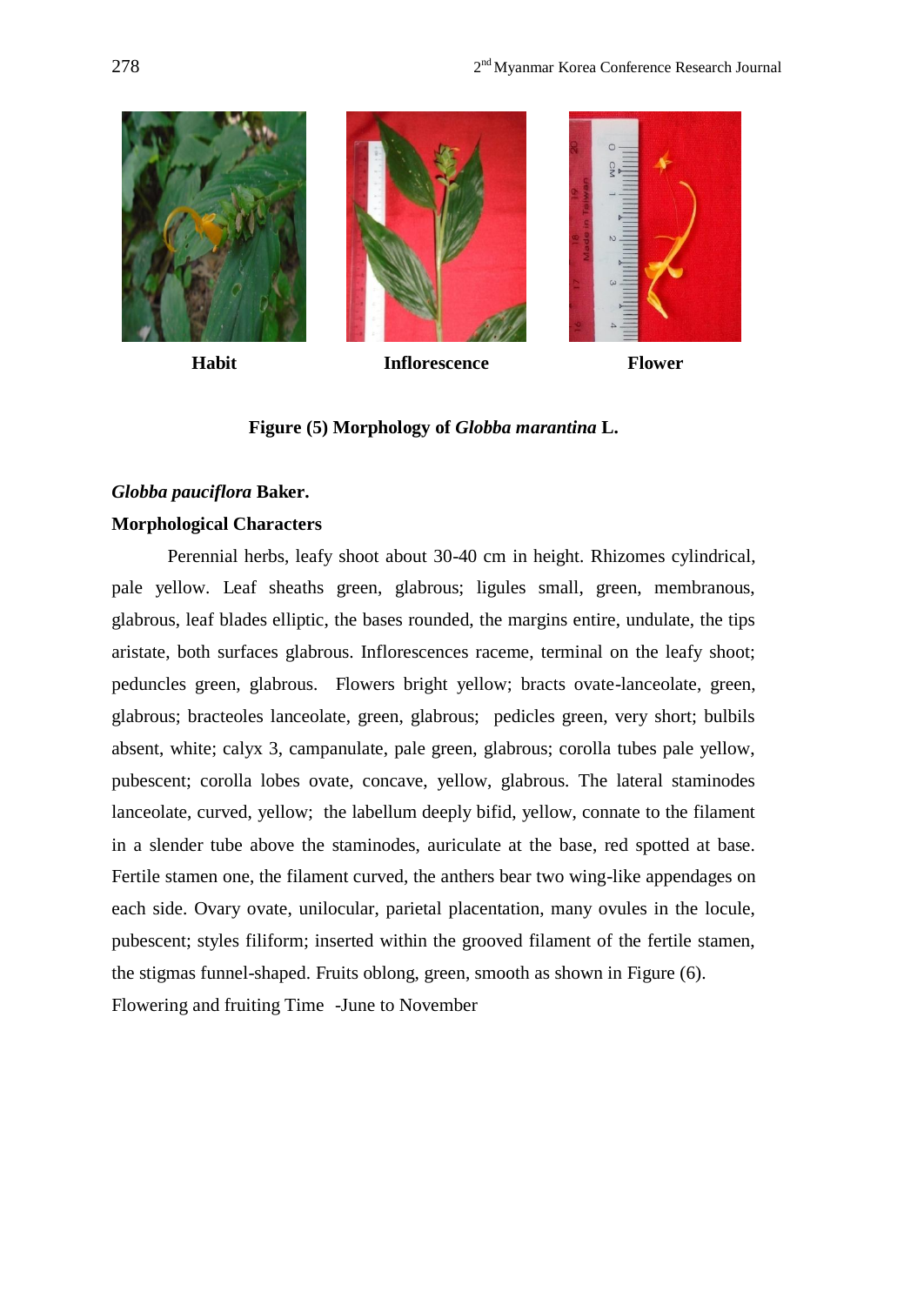





**Habit Inflorescence Fruit Figure (6) Morphology of** *Globba pauciflora* **Baker.**

#### *Globba sessiliflora* **Sims.**

#### **Morphological Characters**

Perennial herbs, leafy shoot slender, about 70 cm in height. Rhizomes small, white, cylindrical. Leaf sheaths whitish green to reddish green, sparsely pubescent; ligules bipartite, membranous, densely pubescent; petioles absent; leaf blades oblonglanceolate, the base cuneate, the margins entire, the tips acuminate, upper surfaces sparsely pubescent, lower densely pubescent. Inflorescences terminal raceme, erect, many flowered. Flowers bright yellow, pedicellate, bracts ovate, greenish yellow; bulbils oblong, white, arise from the axils of bract; calyx 3, truncate, greenish to yellowish green; pubescent; corolla tubes yellow, densely pubescent; corolla lobes concave, lower middle portion minutely pubescent. The lateral staminodes linear, tips acuminate, yellow, outer surface pubescent; the labellum yellow, linear, tips bifid, connate to the filament in a slender tube above the staminodes. Fertile stamen one, filament slender, white, the anthers without appendages. Ovary globose, unilocular, parietal placentation, many ovules in the locule, the styles filiform, exserted from the anther lobes, the stigmas hairy. Fruits globose to ovoid, slightly warted. Seeds ovide, hairy as shown in Figure (7).

Flowering and fruiting Time -June to November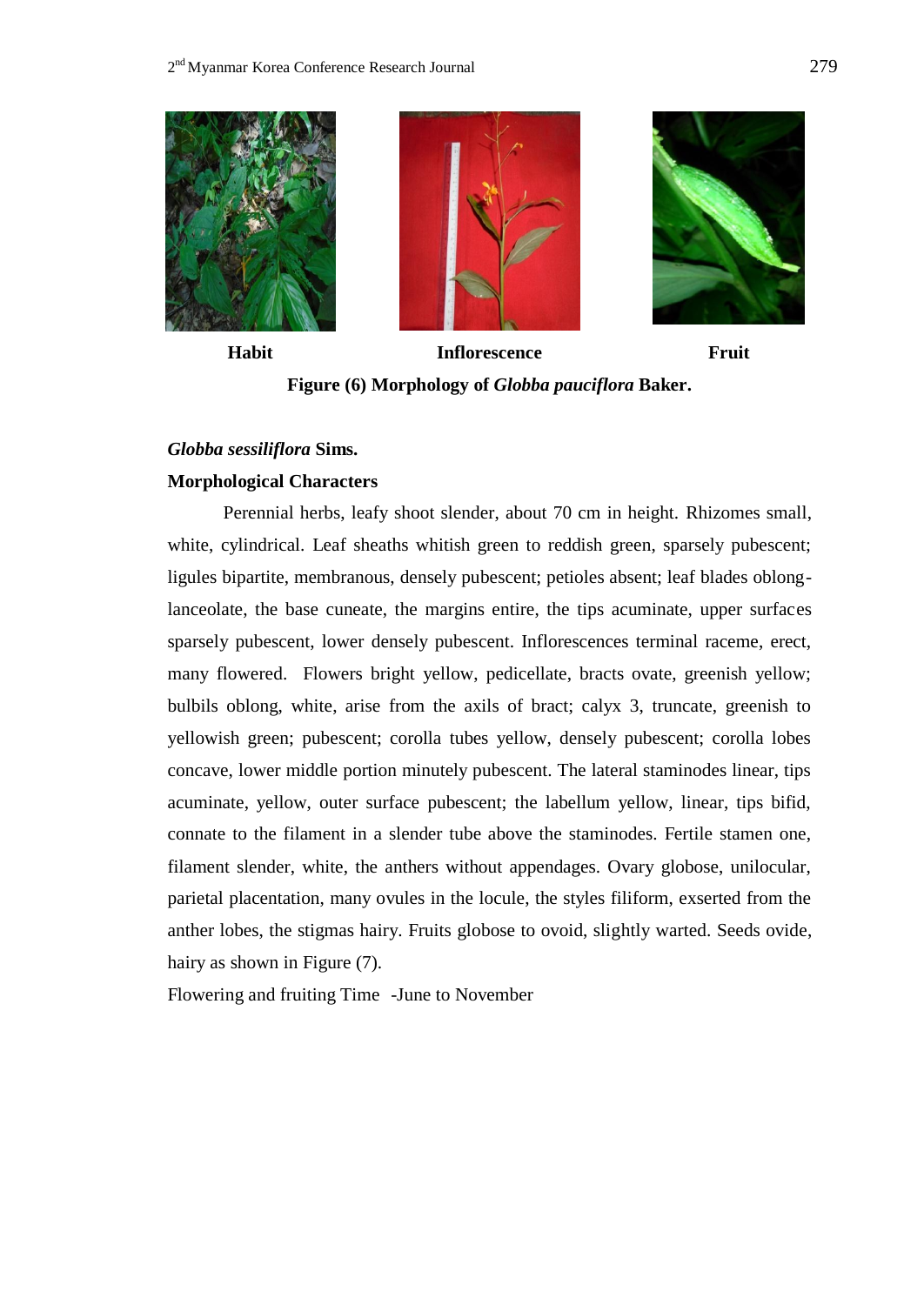

**Figure (7) Morphology of** *Globba sessiliflora* **Sims.**

## **Comparative Study of** *Globba***in Rakhine State and BagoYoma**

The different characters of habit, leaf, bract and bracteole, flower and appendage of six *Globba* species were compared in Table (2).

**Table (2) Comparative Study of** *Globba* **in Rakhine State and BagoYoma**

| N <sub>0</sub> | <b>Scientific Name</b>       | Habit                         | Leaf                               | <b>Bracts</b><br>and<br><b>Bracteole</b> | <b>Flower</b>            | Appendage              |  |
|----------------|------------------------------|-------------------------------|------------------------------------|------------------------------------------|--------------------------|------------------------|--|
| 1.             | Globba arracanensis<br>Kurz. | - grown on<br>sediemntal rock | Elliptic<br>Lilac                  |                                          | Lilac                    | - without<br>appendage |  |
| $\overline{2}$ | G. orixensis L.              | - grown in<br>moist soil      | Oblong to<br>broadly<br>lanceolate | Yellow                                   | Yello<br>W               | - without<br>appendage |  |
| 3              | G. marantina L.              | - grown in<br>moist soil      | Oblong                             | Green                                    | Yello<br>W               | - with appendage       |  |
| $\overline{4}$ | G. pauciflora Baker.         | - grown in<br>moist soil      | Elliptic                           | Yellow                                   | Yello<br>W               | - With appendage       |  |
| 5              | G. sessiliflora Sims.        | - grown in<br>moist soil      | Oblong to<br>lanceolate            | Yellow                                   | Yello<br>W               | - with appendage       |  |
| 6              | G. bulbifera Roxb.           | - grown in<br>moist soil      | Ovate                              | Yellow                                   | Orang<br>e<br>Yello<br>W | - with appendage       |  |

# **Discussion and Conclusion**

The genous *Globba* is easily distinguished by having flower with lip joined to the stamen and long exerted, curve stamen. The anther with one or two triangular appendages, ovary one locule, parietal placentation.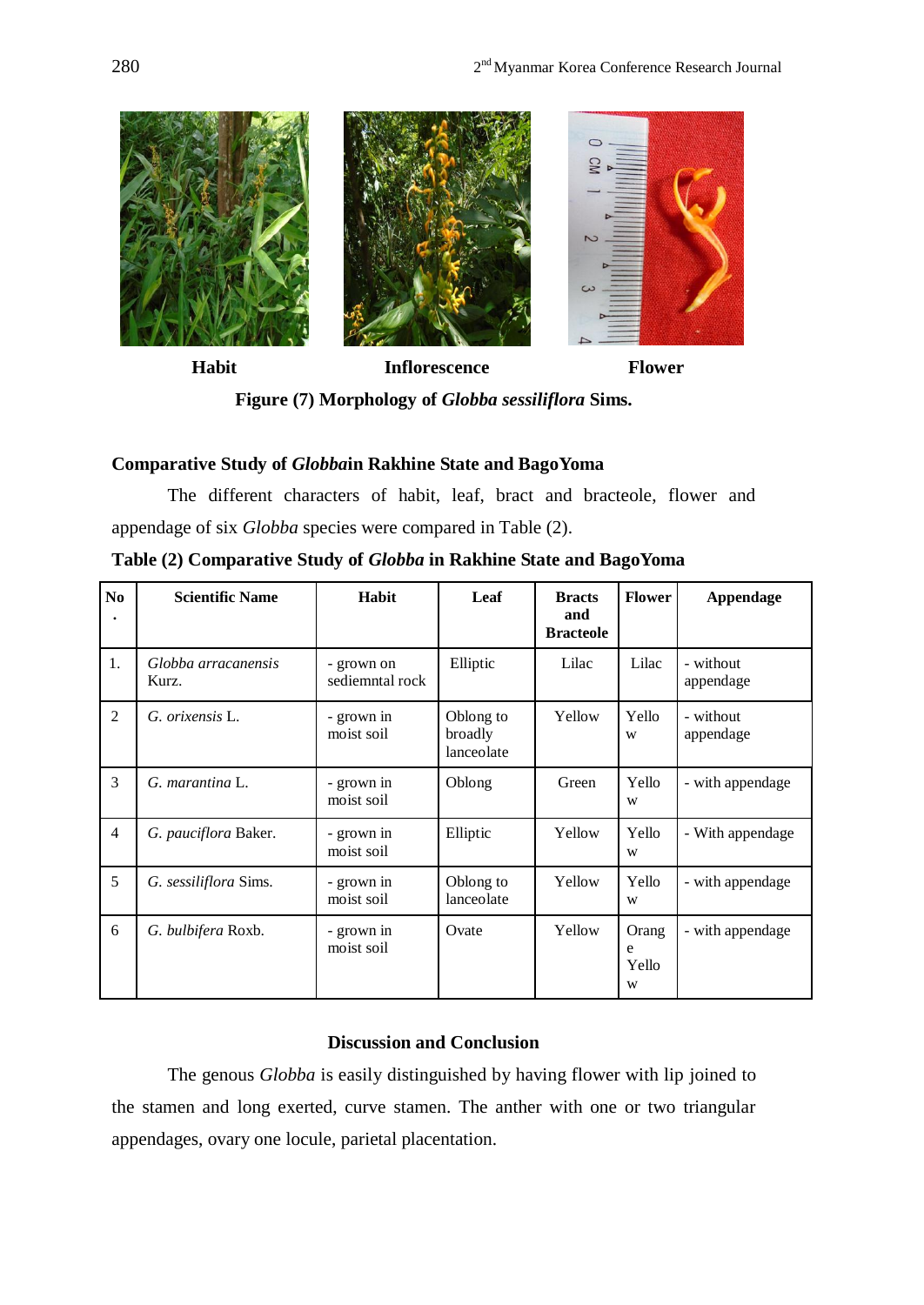Flower are pale yellow or bright yellow, bracts and bracteoles are green of *Globba sessiliflora* Sims.,*G. bulbifera* Roxb., *G. marantina* L., *G. Pauciflora* Baker. and *G. orixensis* L. Bulbils are present as in *G. marantina* L. *G. sessiliflora* Sims. and *G. bulbifera* Roxb., anther yellow with appendages as in *G. marantina* L. *G. Pauciflora* Baker. and *G. bulbifera* Roxb. These characters are in agreement with the statements of (Endress P. K. (1994) Takano A., Okada H. (2003).

The four *Globba* species from BagoYoma and the three species from Rahine State were collected in this research. Among collected seven species, *Globba arracanensis* Kurz. was only found in Rakhine State.

*Globba arracanensis* Kurz. grow on slope of clastic sedimendal rock composed of rock fragments that were cemented by silicate minerals in Rakhine State. Flowers are lilac. Bracts and bractoles are light lilac. Anther lilac without appendages. These character are agreement with the statement of Kurz (1869).

In conclution, *G*. *arracanensis* Kurz. was rare species that was found in Kolodone River villey of Arracan (now called Rakhine) State in Myanmar reported by Kurz in 1869. Now, this species was found in some places of Ponnagyun, YathaeTaung and Pauk Taw township. Although *Globba arracanensis* Kurz. is rare species and it is now known not to be extinct but this threaten species should be conserved due to the rapid degradation of the forest and natural habitats in Rakhine State. So this species will be needed to conserve under threat in this region.

#### **Acknowledgements**

We are thankful to Professor and Head Dr Myat Myat Moe and Professor Dr Khin Lat Lat Mon, Department of Botany, Dagon Universityfor their strong efforts to hold this 2<sup>nd</sup> Myanmar-Korea Conference on useful plants sponsored by Chonbuk National University, Republic of Korea.